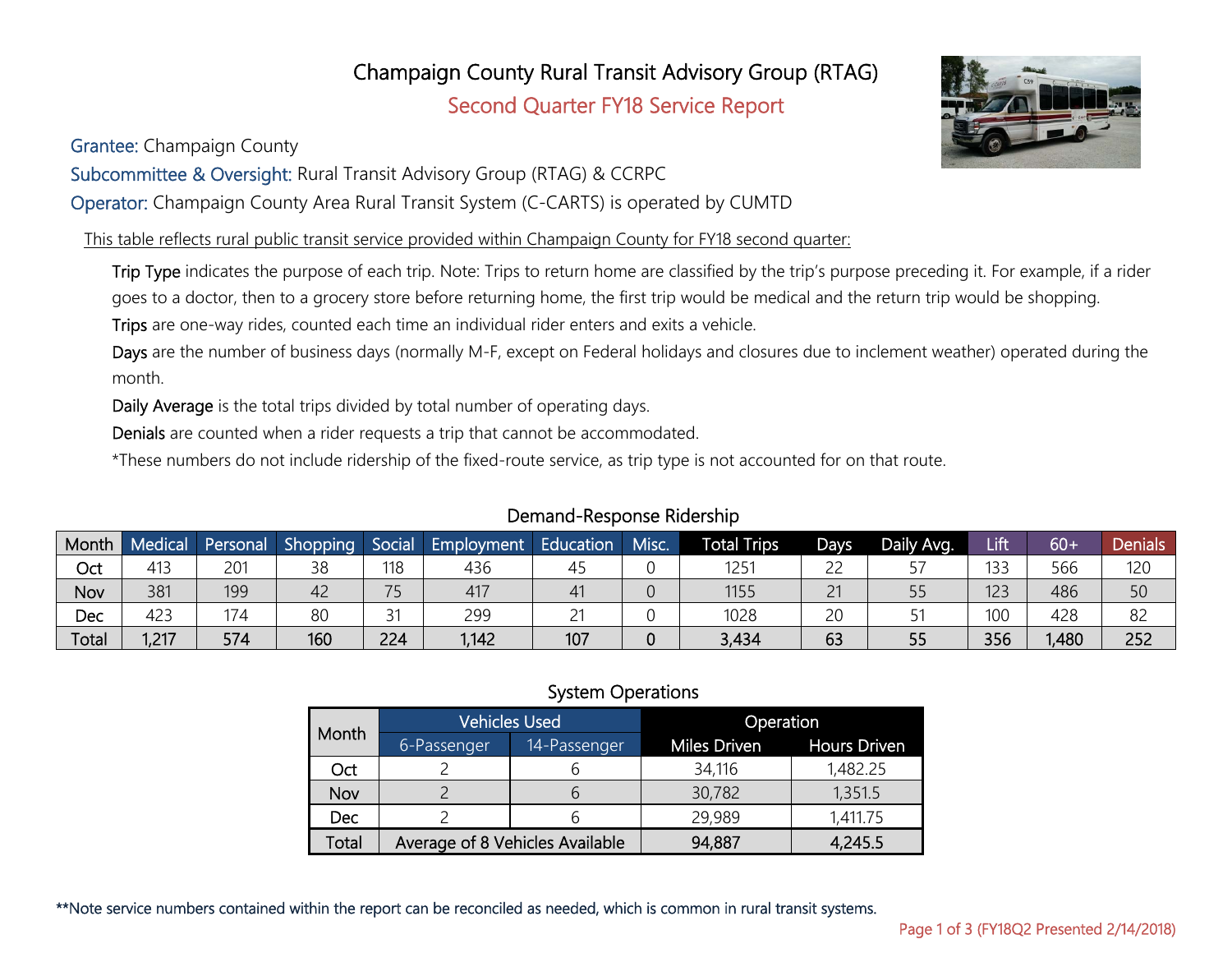Rural Demand Response Zone (DRZs): Eligible transit service areas of Champaign County divided into quadrants.

|                                    |                |                   |                   | <b>New Riders</b> |              | Number                              | % Population<br>Served (2010<br>Census) |  |  |
|------------------------------------|----------------|-------------------|-------------------|-------------------|--------------|-------------------------------------|-----------------------------------------|--|--|
| <b>DRZs</b>                        | 2010<br>Census | Community         | Oct               | <b>Nov</b>        | <b>Dec</b>   | Served<br>$2011 -$<br><b>FY18Q2</b> |                                         |  |  |
|                                    |                | Dewey             |                   |                   |              | 12                                  |                                         |  |  |
|                                    | 22,171         | <b>Fisher</b>     |                   |                   |              | 24                                  |                                         |  |  |
|                                    |                | Foosland*         |                   |                   |              | $\overline{2}$                      |                                         |  |  |
| DRZ1                               |                | Gifford           |                   |                   |              | 21                                  | 7.96%                                   |  |  |
|                                    |                | Ludlow            |                   |                   |              | 26                                  |                                         |  |  |
|                                    |                | Penfield          |                   | $\mathbf{1}$      |              | 14                                  |                                         |  |  |
|                                    |                | Rantoul           | 6                 | 6                 | 15           | 1,635                               |                                         |  |  |
|                                    |                | Thomasboro        | 1                 |                   |              | 33                                  |                                         |  |  |
|                                    | 17,317         | Allerton*         |                   |                   |              | $\overline{2}$                      |                                         |  |  |
|                                    |                | <b>Broadlands</b> |                   |                   |              | $\overline{1}$                      |                                         |  |  |
|                                    |                | Homer             |                   |                   |              | 21                                  |                                         |  |  |
|                                    |                | Longview*         |                   |                   |              | $\overline{\mathbf{3}}$             |                                         |  |  |
| DRZ2                               |                | Ogden             |                   |                   |              | $\overline{\mathbf{4}}$             | 0.59%                                   |  |  |
|                                    |                | Philo             |                   |                   |              | 8                                   |                                         |  |  |
|                                    |                | Royal*            |                   |                   |              | $\overline{0}$                      |                                         |  |  |
|                                    |                | Saint Joseph      |                   |                   | $\mathbf{1}$ | 51                                  |                                         |  |  |
|                                    |                | Sidney            |                   | $\overline{c}$    |              | 12                                  |                                         |  |  |
|                                    | 12,317         | Ivesdale          |                   |                   |              | 1                                   |                                         |  |  |
| DRZ3                               |                | Pesotum           |                   |                   |              | 6                                   | 0.52%                                   |  |  |
|                                    |                | Sadorus*          |                   |                   |              | $\overline{3}$                      |                                         |  |  |
|                                    |                | Tolono            |                   |                   |              | 54                                  |                                         |  |  |
|                                    | 20,327         | <b>Mahomet</b>    |                   | 4                 |              | 111                                 |                                         |  |  |
| DRZ4                               |                | Seymour           |                   |                   |              | $\overline{\mathbf{4}}$             | 0.55%                                   |  |  |
|                                    |                | <b>Bondville</b>  |                   |                   |              | $\overline{1}$                      |                                         |  |  |
|                                    | 128,949*       | Champaign         | 3                 | $\mathbf{1}$      | 1            | 245                                 |                                         |  |  |
| <b>CUMTD</b>                       |                | Savoy             |                   |                   |              | 8                                   | 0.46%                                   |  |  |
| <b>District</b>                    |                | <b>Urbana</b>     | 1                 |                   | $\mathbf{1}$ | 345                                 |                                         |  |  |
| <b>Outside County</b>              |                | Outside           |                   |                   |              |                                     |                                         |  |  |
| <b>Registered Riders</b><br>County |                |                   |                   |                   | $\mathbf 1$  | 41                                  | N/A                                     |  |  |
|                                    |                |                   | New Riders = $44$ |                   |              | Total = $2,687$                     |                                         |  |  |

FY18 1<sup>st</sup> Quarter Champaign County Registered Riders

\*Rural population is calculated by summing population figures for block groups outside of the CUMTD district. The CUMTD district is defined as any area within 34 of a mile of any CUMTD route.

\*\*General note: Riders on the fixed-route service are not necessarily registered with C-CARTS, therefore actual number of individual riders is not limited to those counted above.